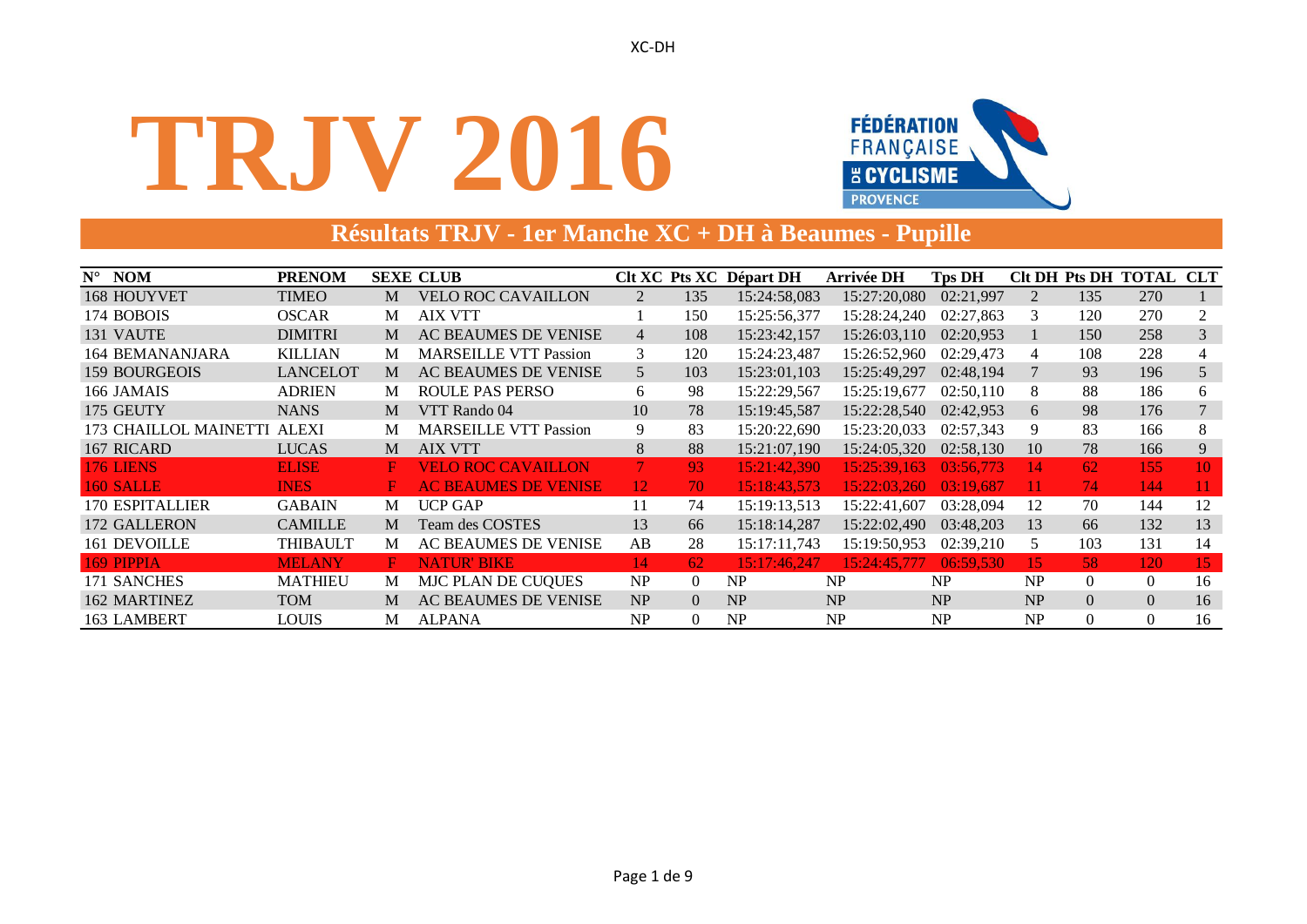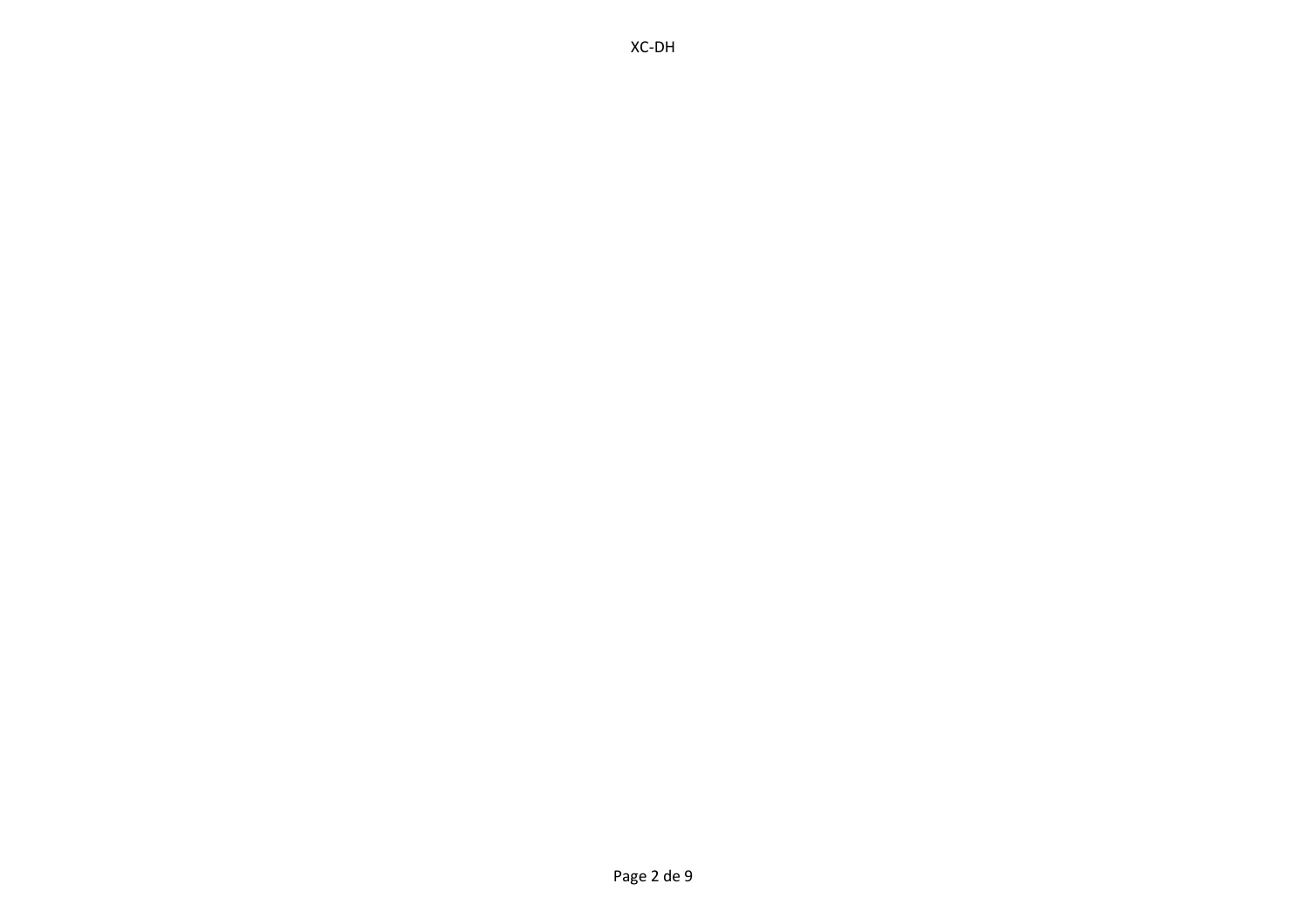

### **Résultats TRJV - 1er Manche XC + DH à Beaumes - Benjamin**

| $N^{\circ}$ NOM         | <b>PRENOM</b>   |              | <b>SEXE CLUB</b>            |                |     | Clt XC Pts XC Départ DH | Arrivée DH             | <b>Tps DH</b> |                |     | CIt DH Pts DH TOTAL CLT |                |
|-------------------------|-----------------|--------------|-----------------------------|----------------|-----|-------------------------|------------------------|---------------|----------------|-----|-------------------------|----------------|
| <b>254 ANDRE GALLIX</b> | <b>ALIX</b>     | M            | <b>AIX VTT</b>              |                | 150 | 15:50:16,063            | 15:52:07,307           | 01:51,244     | $\mathbf{1}$   | 150 | 300                     |                |
| 202 REVOL               | <b>YVAN</b>     | M            | AC BEAUMES DE VENISE        | 2              | 135 | 15:49:30.010            | 15:51:21,463           | 01:51,453     | 2              | 135 | 270                     | 2              |
| 257 SERET               | <b>ELIOT</b>    | M            | <b>AC ROAIX VENTOUX</b>     | $\overline{4}$ | 108 | 15:48:30,217            | 15:50:23,153           | 01:52.936     | 3              | 120 | 228                     | 3              |
| 253 COIMIER             | <b>JULE</b>     | M            | <b>AIX VTT</b>              | 3              | 120 | 15:49:01,070            | 15:51:00,883           | 01:59.813     | 5              | 103 | 223                     | $\overline{4}$ |
| 260 LIENS               | <b>LOUIS</b>    | M            | <b>VELO ROC CAVAILLON</b>   | 10             | 78  | 15:44:45,250            | 15:46:40,990           | 01:55,740     | $\overline{4}$ | 108 | 186                     | 5              |
| 240 BEDINI              | <b>ATHYS</b>    | M            | <b>EB MANOSQUE</b>          | 7              | 93  | 15:46:40,603            | 15:48:43,650           | 02:03,047     | $\tau$         | 93  | 186                     | 6              |
| 238 DELTOUR             | <b>ALEXIS</b>   | M            | <b>AIX VTT</b>              | 6              | 98  | 15:47:15,847            | 15:49:20,227 02:04,380 |               | 8              | 88  | 186                     | $\overline{7}$ |
| 241 BAYLE               | <b>PAOLO</b>    | M            | <b>PJPC</b>                 | 8              | 88  | 15:46:04,430            | 15:48:09,577           | 02:05,147     | 9              | 83  | 171                     | 8              |
| 249 BOICHIS             | <b>PAUL</b>     | $\mathbf{M}$ | <b>AIX VTT</b>              | 5              | 103 | 15:47:54,800            | 15:50:11,710 02:16,910 |               | 16             | 55  | 158                     | 9              |
| 237 BERTINI             | <b>LISANDRU</b> | M            | <b>ALPANA</b>               | 11             | 74  | 15:44:00,357            | 15:46:07,330           | 02:06.973     | 10             | 78  | 152                     | 10             |
| 250 ARNAUD              | <b>NANS</b>     | M            | VTT Rando 04                | 9              | 83  | 15:45:25,573            | 15:47:38,377 02:12,804 |               | 13             | 66  | 149                     | 11             |
| 261 CRISTOL             | <b>MATHIEU</b>  | M            | Team des COSTES             | 14             | 62  | 15:42:00,720            | 15:44:11,187           | 02:10.467     | 11             | 74  | 136                     | 12             |
| 244 FABREGUE            | <b>NATHAN</b>   | M            | <b>PJPC</b>                 | AB             | 31  | 15:28:38,870            | 15:30:40,560 02:01,690 |               | 6              | 98  | 129                     | 13             |
| 235 BOUCHUT             | <b>THOMAS</b>   | M            | Critérium Vaucluse PERNES   | 16             | 55  | 15:40:55,443            | 15:43:06,917           | 02:11,474     | 12             | 70  | 125                     | 14             |
| 258 JOLY                | <b>JOSEPH</b>   | M            | <b>AC ROAIX VENTOUX</b>     | 15             | 58  | 15:41:25,940            | 15:43:41,077 02:15,137 |               | 14             | 62  | 120                     | 15             |
| 252 MAZZELLA            | <b>CLEMENT</b>  | M            | <b>NATUR' BIKE</b>          | 13             | 66  | 15:42:35,517            | 15:44:59,830           | 02:24,313     | 20             | 43  | 109                     | 16             |
| 201 BOURGEOIS           | <b>ULYSSE</b>   | M            | AC BEAUMES DE VENISE        | 20             | 43  | 15:37:58,123            | 15:40:13,730           | 02:15,607     | 15             | 58  | 101                     | 17             |
| <b>206 DESCHENAUX</b>   | <b>ELOISE</b>   | F            | <b>AC BEAUMES DE VENISE</b> | 19             | 46  | 15:38:45,380            | 15:41:02.357           | 02:16.977     | 17             | 52  | 98                      | 18             |
| <b>210 LUZI</b>         | <b>MAXIME</b>   | M            | ALPANA                      | 18             | 49  | 15:39:31,343            | 15:41:49,653           | 02:18,310     | 18             | 49  | 98                      | 19             |
| <b>243 FABREGUE</b>     | <b>LILOU</b>    | F.           | <b>PJPC</b>                 | 12             | 70  | 15:43:21,577            | 15:45:57,877           | 02:36,300     | 28             | 26  | 96                      | 20             |
| 259 GARAIX              | <b>EDGAR</b>    | M            | <b>AC ROAIX VENTOUX</b>     | 21             | 40  | 15:37:15,497            | 15:39:36,257 02:20,760 |               | 19             | 46  | 86                      | 21             |
| 203 MAZEROUX            | <b>LOIC</b>     | M            | AC BEAUMES DE VENISE        | 17             | 52  | 15:40:19,090            | 15:42:52,027           | 02:32,937     | 25             | 32  | 84                      | 22             |
| 245 THELY               | <b>LORIS</b>    | $\mathbf{M}$ | <b>PJPC</b>                 | 23             | 36  | 15:35:55,857            | 15:38:26,010           | 02:30,153     | 24             | 34  | 70                      | 23             |
| 242 BERGESE             | <b>CAMILLE</b>  | $\mathbf F$  | <b>AC BEAUMES DE VENISE</b> | 22             | 38  | 15:36:25,457            | 15:38:58,720           | 02:33,263     | 26             | 30  | 68                      | 24             |
| 256 GIRARD              | <b>AUGUSTE</b>  | M            | <b>AC ROAIX VENTOUX</b>     | 28             | 26  | 15:30:16,087            | 15:32:41,543           | 02:25,456     | 22             | 38  | 64                      | 25             |
| 246 BONNAFOUX           | <b>REMI</b>     | M            | non licencié                | 27             | 28  | 15:33:18,030            | 15:35:48,063           | 02:30.033     | 23             | 36  | 64                      | 26             |
| 200 COUSIN              | <b>NATHAN</b>   | M            | <b>PJPC</b>                 | 31             | 20  | 15:30:57,693            | 15:33:22,533           | 02:24,840     | 21             | 40  | 60                      | 27             |
| 207 BAZOT               | <b>FLORENT</b>  | M            | AC BEAUMES DE VENISE        | 24             | 34  | 15:35:25,623            | 15:38:05,530           | 02:39,907     | 29             | 24  | 58                      | 28             |
| 204 DE TAXIS DU POET    | <b>ANTONIN</b>  | M            | AC BEAUMES DE VENISE        | 29             | 24  | 15:32:15,047            | 15:34:50,367 02:35,320 |               | 27             | 28  | 52                      | 29             |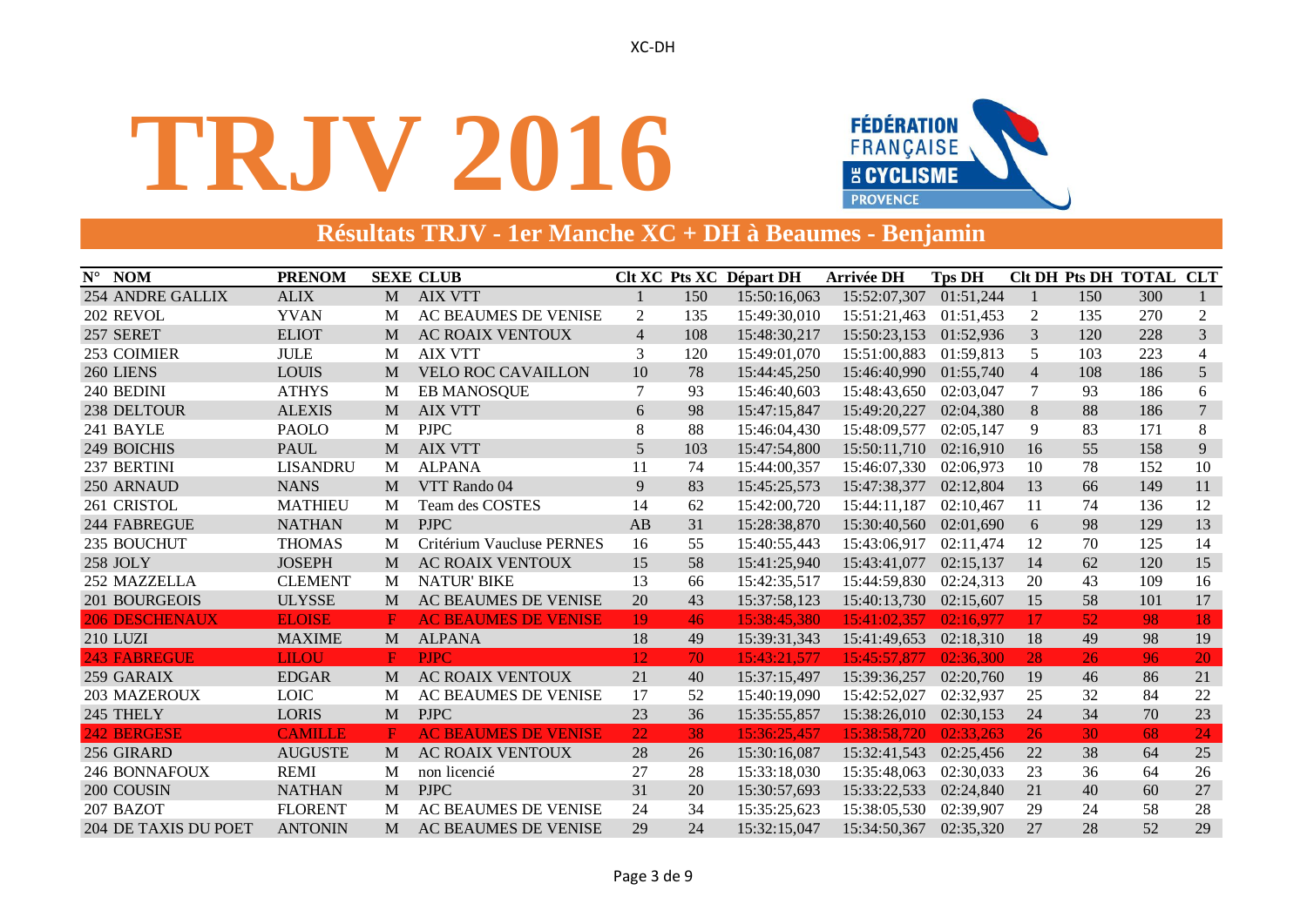| 247 BOIVINET   | PIERRICK       | М        | Team des COSTES        | 26        |   | 15:33:55.887 | 15:36:42,890 02:47,003 |    | 30 | 22  | 52 | 30 |
|----------------|----------------|----------|------------------------|-----------|---|--------------|------------------------|----|----|-----|----|----|
| 251 ASENCI     | <b>DORIAN</b>  | M        | NATUR' BIKE            |           |   | 15:34:25.817 | 15:37:39.310 03:13.493 |    |    | 19  |    |    |
| 248 BOIVINET   | <b>CYNTHIA</b> | <b>H</b> | <b>Team des COSTES</b> |           |   | 15:31:26.577 | 15:34:39,043 03:12.466 |    |    | 20. |    |    |
| $255$ PAGET    | CHARI OTT      |          | AIX VTT                |           |   | 15:29:20.877 | 15:33:13.100 03:52.223 |    |    |     |    |    |
| 205 LE NORMAND | <b>MAELYS</b>  |          | AC REALMES DE VENISE   |           |   |              |                        |    |    |     |    |    |
| 208 OUI        | <b>AUGUSTE</b> | M        | AC BEAUMES DE VENISE   | <b>NP</b> | 0 | <b>NP</b>    | NP                     | NP | NP |     |    | 34 |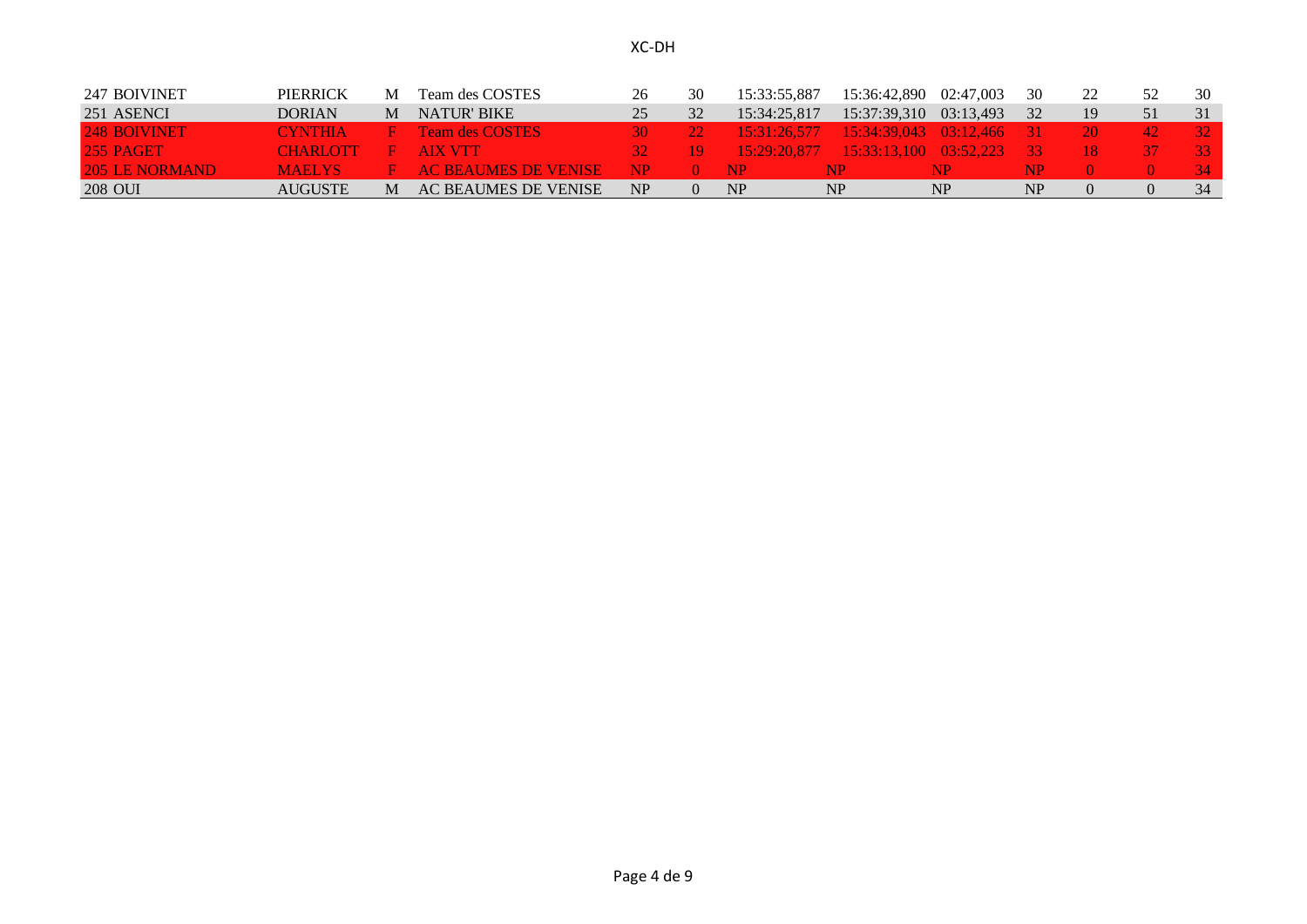

### **Résultats TRJV - 1er Manche XC + DH à Beaumes - Minime**

| $N^{\circ}$ NOM      | <b>PRENOM</b>  |              | <b>SEXE CLUB</b>             |                |     | Clt XC Pts XC Départ DH | Arrivée DH   | <b>Tps DH</b> |                |     | CIt DH Pts DH TOTAL CLT |                |
|----------------------|----------------|--------------|------------------------------|----------------|-----|-------------------------|--------------|---------------|----------------|-----|-------------------------|----------------|
| 314 GRIECO           | <b>LUCAS</b>   | M            | <b>VELO ROC CAVAILLON</b>    | 2              | 135 | 16:30:47.040            | 16:34:02,663 | 03:15.623     | 2              | 135 | 270                     |                |
| 351 IZQUIERDO        | <b>CLEMEN</b>  | M            | MJC PLAN DE CUQUES           |                | 150 | 16:31:12,547            | 16:34:30,780 | 03:18,233     | $\overline{4}$ | 108 | 258                     | 2              |
| 321 GUAY             | <b>MATHIS</b>  | M            | <b>AIX VTT</b>               | $\overline{7}$ | 93  | 16:27:42,393            | 16:30:51,313 | 03:08,920     | 1              | 150 | 243                     | 3              |
| 332 BOICHIS          | <b>ADRIEN</b>  | M            | <b>AIX VTT</b>               | 3              | 120 | 16:30:16,960            | 16:33:33,180 | 03:16,220     | 3              | 120 | 240                     | $\overline{4}$ |
| 322 YORDIKIAN        | <b>FLORIAN</b> | M            | <b>AIX VTT</b>               | 4              | 108 | 16:29:47.237            | 16:33:21,900 | 03:34.663     | 8              | 88  | 196                     | 5              |
| 312 GROS             | <b>RAPHAEL</b> | M            | AC BEAUMES DE VENISE         | 5              | 103 | 16:29:02,163            | 16:32:39,827 | 03:37.664     | 9              | 83  | 186                     | 6              |
| 344 DAUMAS           | <b>ROMAIN</b>  | M            | PASSION VTT VENELLES         | 6              | 98  | 16:28:27,437            | 16:32:16,157 | 03:48.720     | 14             | 62  | 160                     | $\tau$         |
| <b>342 POURRIERE</b> | <b>AXEL</b>    | M            | PASSION VTT VENELLES         | 8              | 88  | 16:27:07,227            | 16:30:52,323 | 03:45,096     | 12             | 70  | 158                     | $8\,$          |
| 341 PAGET            | <b>MATTEO</b>  | M            | <b>AIX VTT</b>               | 11             | 74  | 16:25:25,317            | 16:29:09,683 | 03:44,366     | 11             | 74  | 148                     | 9              |
| 349 BURRI            | <b>UGO</b>     | M            | VTT Rando 04                 | 13             | 66  | 16:24:12,410            | 16:27:55,437 | 03:43,027     | 10             | 78  | 144                     | 10             |
| 329 MEYER            | <b>ELIAN</b>   | M            | <b>PJPC</b>                  | 22             | 38  | 16:19:12,407            | 16:22:34,927 | 03:22,520     | 5              | 103 | 141                     | 11             |
| 348 DUMOND           | <b>JUSTIN</b>  | M            | VTT Rando 04                 | 12             | 70  | 16:24:47,737            | 16:28:35,117 | 03:47.380     | 13             | 66  | 136                     | 12             |
| 352 GATTUSO          | <b>TEO</b>     | M            | <b>AIX VTT</b>               | 9              | 83  | 16:26:37,577            | 16:30:32,747 | 03:55,170     | 17             | 52  | 135                     | 13             |
| 327 FABREGUE         | <b>THEO</b>    | M            | <b>PJPC</b>                  | 23             | 36  | 16:18:32,743            | 16:21:59,307 | 03:26,564     | 6              | 98  | 134                     | 14             |
| 338 BRUNELLO         | <b>VINCENT</b> | M            | <b>AIX VTT</b>               | 10             | 78  | 16:26:03,840            | 16:29:56,420 | 03:52,580     | 16             | 55  | 133                     | 15             |
| <b>316 MARTURIER</b> | <b>LENA</b>    | F            | <b>AC ROAIX VENTOUX</b>      | 24             | 34  | 16:17:27,710            | 16:21:01,477 | 03:33,767     | $\tau$         | 93  | 127                     | 16             |
| <b>320 LAMBERTI</b>  | <b>CORALIE</b> | F.           | <b>AIX VTT</b>               | 15             | 58  | 16:23:08.057            | 16:26:56.990 | 03:48,933     | 15             | 58  | 116                     | 17             |
| 326 CLEMENT          | <b>KEVIN</b>   | M            | <b>PJPC</b>                  | 17             | 52  | 16:22:00,813            | 16:25:57,523 | 03:56.710     | 18             | 49  | 101                     | 18             |
| 343 BRUNET           | <b>EMILIEN</b> | M            | PASSION VTT VENELLES         | 16             | 55  | 16:22:28,907            | 16:26:26,583 | 03:57.676     | 19             | 46  | 101                     | 19             |
| 323 BEDINI           | <b>ALBIN</b>   | M            | <b>EB MANOSQUE</b>           | 14             | 62  | 16:09:07,973            | 16:13:28,600 | 04:20,627     | 26             | 30  | 92                      | 20             |
| 313 BERTRAND         | <b>UGO</b>     | $\mathbf{M}$ | <b>ALPANA</b>                | 20             | 43  | 16:20:23,447            | 16:24:33,377 | 04:09,930     | 24             | 34  | 77                      | 21             |
| 324 ARNAUD           | <b>JULIEN</b>  | M            | <b>PJPC</b>                  | 21             | 40  | 16:19:53,217            | 16:24:02,607 | 04:09,390     | 23             | 36  | 76                      | 22             |
| 335 GUARNACIA        | <b>FABIO</b>   | M            | <b>NATUR' BIKE</b>           | 18             | 49  | 16:21:31,180            | 16:26:10,123 | 04:38,943     | 28             | 26  | 75                      | 23             |
| <b>340 ETHEVE</b>    | <b>FANY</b>    | F            | <b>MARSEILLE VTT Passion</b> | 28             | 26  | 16:14:27,840            | 16:18:30,773 | 04:02.933     | 20             | 43  | 69                      | 24             |
| 315 LOPEZ            | <b>FANNY</b>   | F.           | <b>AC ROAIX VENTOUX</b>      | 26             | 30  | 16:15:53,167            | 16:20:01.917 | 04:08.750     | <b>22</b>      | 38  | 68                      | 25             |
| 336 PIPPIA           | <b>ALYCIA</b>  | $\mathbf{F}$ | <b>NATUR' BIKE</b>           | 29             | 24  | 16:13:42,003            | 16:17:47,377 | 04:05.374     | 21             | 40  | 64                      | 26             |
| 328 LAFARGE          | <b>MATHIS</b>  | $\mathbf{M}$ | <b>PJPC</b>                  | 25             | 32  | 16:16:47,977            | 16:21:06,843 | 04:18,866     | 25             | 32  | 64                      | 27             |
| 333 ARZANO           | <b>ANGELO</b>  | M            | <b>NATUR' BIKE</b>           | 19             | 46  | 16:20:57,157            | 16:26:13,403 | 05:16,246     | 33             | 18  | 64                      | 28             |
| 334 BAUDRY           | <b>ARTHUR</b>  | M            | <b>NATUR' BIKE</b>           | 27             | 28  | 16:15:12.860            | 16:20:50,457 | 05:37,597     | 34             | 17  | 45                      | 29             |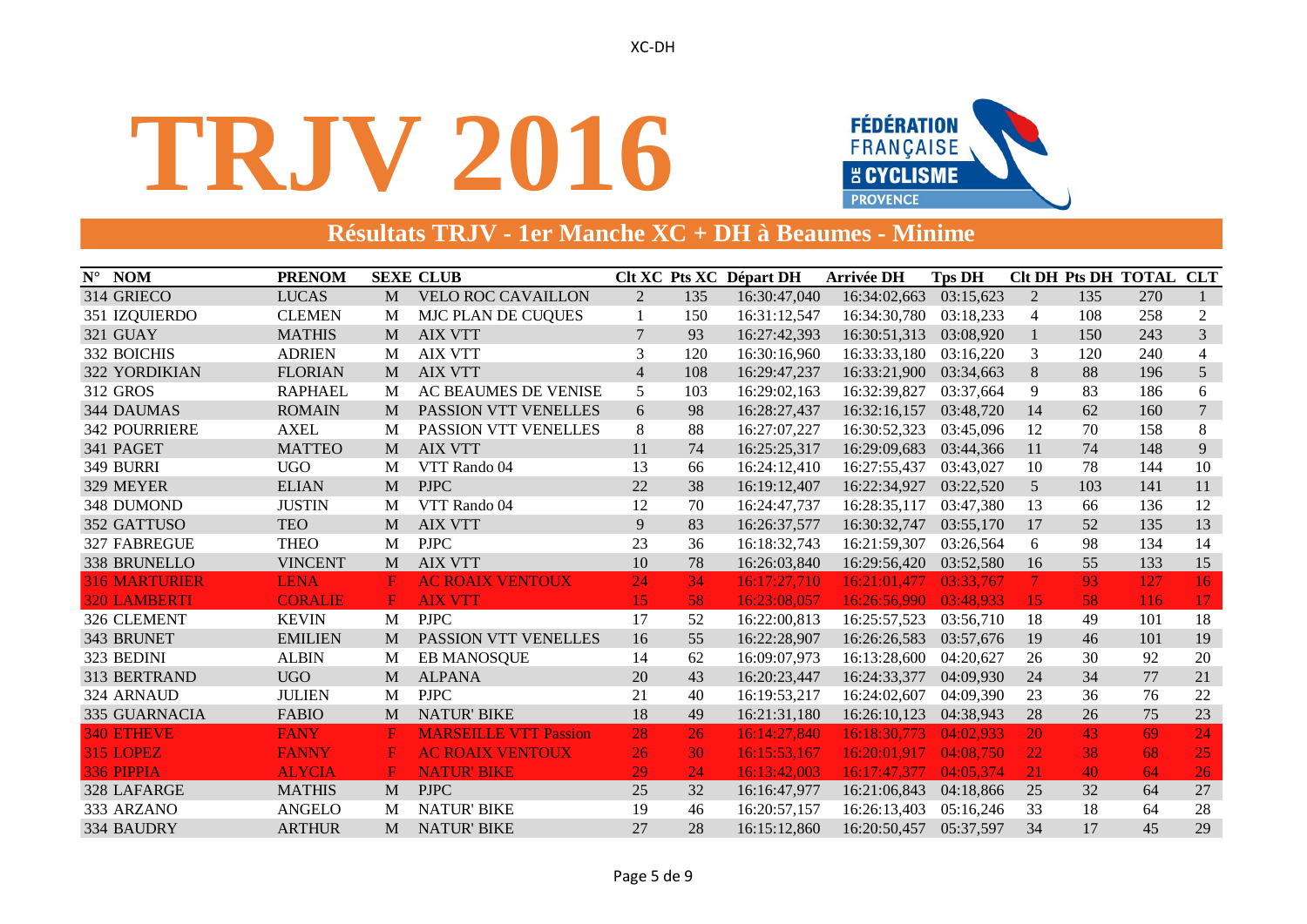| 339 SOUCHE           | <b>ELOISE</b>     |   | <b>AIX VTT</b>            | 30        | 22       | 16:13:03.610 | 16:17:46.677 | 04:43.067 | 30        | 22       | 44       | 30 |
|----------------------|-------------------|---|---------------------------|-----------|----------|--------------|--------------|-----------|-----------|----------|----------|----|
| 350 KIOTZ            | <b>EMILIE</b>     | M | VTT Rando 04              | 33        | 18       | 16:11:01.897 | 16:15:42.557 | 04:40.660 | 29        | 24       | 42       | 31 |
| 318 LETARTRE         | <b>HUGO</b>       | M | Critérium Vaucluse PERNES | 32        | 19       | 16:11:49.040 | 16:16:56.057 | 05:07.017 | 32        | 19       | 38       | 32 |
| 337 BERTRAND         | <b>ARTHUR</b>     | M | <b>UCP GAP</b>            | 34        | 17       | 16:10:23.083 | 16:15:07,733 | 04:44,650 | 31        | 20       | 37       | 33 |
| 347 LE ROLLAUD       | <b>JEAN FELIX</b> |   | Team des COSTES           | 31        | 20       | 16:12:28.317 | 16:18:15.857 | 05:47.540 | 35        | 16       | 36       | 34 |
| 330 VIAL JAIME       | <b>THEO</b>       | M | <b>PJPC</b>               | AB        |          | 16:08:33.103 | 16:13:06,120 | 04:33,017 | 27        | 28       | 35       | 35 |
| 345 RIBEIRO DA SILVA | <b>ENZO</b>       | M | Team des COSTES           | 37        | 14       | AB           | AB           | AB        | AB        | 14       | 28       | 36 |
| 317 MANEL            | <b>MATHIS</b>     | M | Critérium Vaucluse PERNES | NP        | $\Omega$ | <b>NP</b>    | <b>NP</b>    | <b>NP</b> | <b>NP</b> | $\Omega$ | $\Omega$ | 37 |
| 325 BERMOND          | <b>TIDIANE</b>    | M | <b>PJPC</b>               | <b>NP</b> |          | <b>NP</b>    | <b>NP</b>    | <b>NP</b> | <b>NP</b> |          | 0        | 37 |
| 331 VIGNEAUX         | <b>NATHAN</b>     | M | <b>PJPC</b>               | <b>NP</b> | $\Omega$ | <b>NP</b>    | <b>NP</b>    | NP        | <b>NP</b> | $\Omega$ | $\Omega$ | 37 |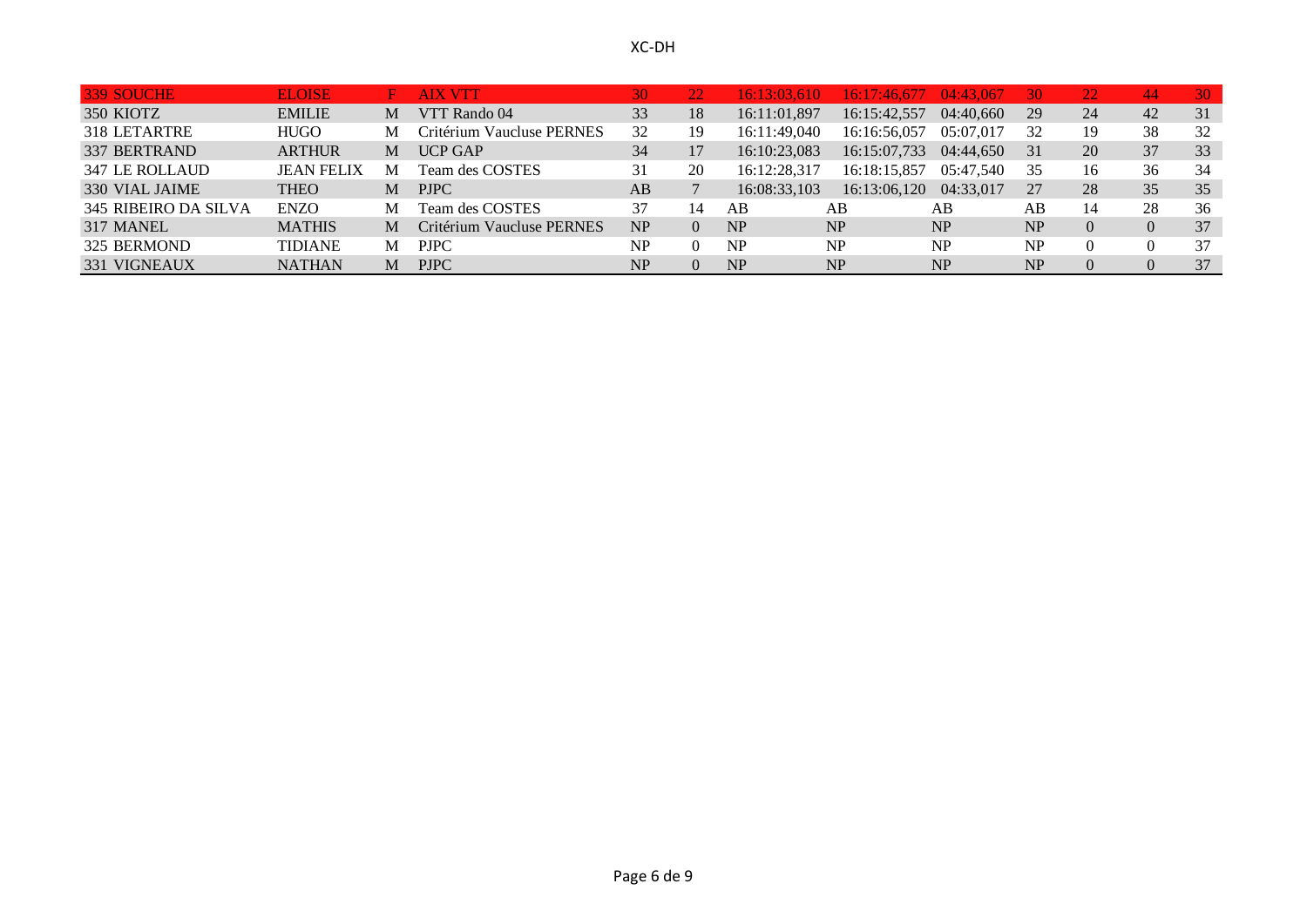

### **Résultats TRJV - 1er Manche XC + DH à Beaumes - Cadet**

| $N^{\circ}$ NOM        | <b>PRENOM</b>    |              | <b>SEXE CLUB</b>             |                |                 | Clt XC Pts XC Départ DH | Arrivée DH             | <b>Tps DH</b> |                |     | CIt DH Pts DH TOTAL CLT |                 |
|------------------------|------------------|--------------|------------------------------|----------------|-----------------|-------------------------|------------------------|---------------|----------------|-----|-------------------------|-----------------|
| 432 SERET              | <b>NOA</b>       | M            | <b>AC ROAIX VENTOUX</b>      | $\overline{4}$ | 108             | 16:55:00,487            | 16:57:58,927           | 02:58,440     | 1              | 150 | 258                     | 1               |
| 433 CRISTOL            | <b>OLIVIER</b>   | M            | Team des COSTES              | 3              | 120             | 16:55:46,230            | 16:58:46,110           | 02:59,880     | 2              | 135 | 255                     | 2               |
| 426 DESBIENS           | <b>KILLIAN</b>   | M            | <b>VC MOYENNE DURANCE</b>    | 1              | 150             | 16:57:19,733            | 17:00:32,873           | 03:13,140     | 6              | 98  | 248                     | 3               |
| <b>419 GREFFEUILLE</b> | <b>JULIEN</b>    | M            | <b>EB MANOSQUE</b>           | 8              | 88              | 16:52:46,030            | 16:55:46,700           | 03:00,670     | 3              | 120 | 208                     | $\overline{4}$  |
| 435 DERRIER            | <b>THEO</b>      | M            | <b>EB MANOSQUE</b>           | $\overline{7}$ | 93              | 16:53:20,300            | 16:56:25,370           | 03:05.070     | $\overline{4}$ | 108 | 201                     | $\overline{5}$  |
| 431 BREIL              | <b>JULIEN</b>    | M            | <b>AIX VTT</b>               | 2              | 135             | 16:56:25,613            | 17:00:08,640           | 03:43,027     | 18             | 49  | 184                     | 6               |
| <b>401 VIAN</b>        | <b>LUCAS</b>     | M            | AC BEAUMES DE VENISE         | 6              | 98              | 16:53:50,083            | 16:57:13,420           | 03:23,337     | 9              | 83  | 181                     | $7\phantom{.0}$ |
| <b>406 CHASSILLAN</b>  | <b>BAPTISTE</b>  | M            | AC BEAUMES DE VENISE         | 10             | 78              | 16:51:20,333            | 16:54:34,397           | 03:14,064     | $\overline{7}$ | 93  | 171                     | 8               |
| 415 DISDIER            | <b>VINCENT</b>   | M            | <b>PJPC</b>                  | 5              | 103             | 16:54:31,240            | 16:57:58,657           | 03:27,417     | 13             | 66  | 169                     | 9               |
| 444 NICHO              | <b>LOIC</b>      | M            | VTT Rando 04                 | 14             | 62              | 16:49:19,700            | 16:52:31,550           | 03:11,850     | 5              | 103 | 165                     | 10              |
| 434 GIRARD             | <b>PIERRE</b>    | M            | PASSION VTT VENELLES         | 12             | 70              | 16:50:22,080            | 16:53:42,580           | 03:20,500     | 8              | 88  | 158                     | 11              |
| 438 MACHADO            | <b>MATTHIEU</b>  | M            | <b>VELO ROC CAVAILLON</b>    | 11             | 74              | 16:50:46,350            | 16:54:13,593           | 03:27,243     | 12             | 70  | 144                     | 12              |
| 413 ARMAND             | <b>CLEMENT</b>   | M            | <b>PJPC</b>                  | 16             | 55              | 16:48:15,737            | 16:51:42,307           | 03:26,570     | 11             | 74  | 129                     | 13              |
| 441 BERNARD            | <b>JEREMY</b>    | M            | <b>VELO ROC CAVAILLON</b>    | 9              | 83              | 16:51:55,873            | 16:55:42,993           | 03:47,120     | 20             | 43  | 126                     | 14              |
| 416 MAKOUCHE           | <b>YANN</b>      | M            | <b>PJPC</b>                  | 21             | 40              | 16:45:10,270            | 16:48:34,853           | 03:24,583     | 10             | 78  | 118                     | 15              |
| <b>402 ELOI</b>        | <b>BASTIEN</b>   | M            | AC BEAUMES DE VENISE         | 13             | 66              | 16:49:50,313            | 16:53:32,710           | 03:42,397     | 17             | 52  | 118                     | 16              |
| 425 MOULIN             | <b>MAHE</b>      | M            | <b>UCP GAP</b>               | 15             | 58              | 16:48:45,330            | 16:52:28,623           | 03:43,293     | 19             | 46  | 104                     | 17              |
| 440 DELPECH            | <b>CLEMENT</b>   | M            | <b>VELO ROC CAVAILLON</b>    | 22             | 38              | 16:44:16,260            | 16:47:48,063           | 03:31.803     | 14             | 62  | 100                     | 18              |
| 436 ALBANESE           | <b>MATHEO</b>    | M            | VTT Rando 04                 | 23             | 36              | 16:43:46,290            | 16:47:21,073           | 03:34,783     | 15             | 58  | 94                      | 19              |
| 439 IMBERT             | <b>DORIAN</b>    | M            | <b>VELO ROC CAVAILLON</b>    | 18             | 49              | 16:47:10,873            | 16:51:06,273           | 03:55,400     | 25             | 32  | 81                      | 20              |
| <b>420 HOUYVET</b>     | <b>LEA</b>       | F            | <b>VELO ROC CAVAILLON</b>    | 17             | 52              | 16:47:30,687            | 16:51:34,917           | 04:04,230     | 27             | 28  | 80                      | 21              |
| 430 ETHEVE             | <b>VINCENT</b>   | M            | <b>MARSEILLE VTT Passion</b> | 29             | 24              | 16:40:11,150            | 16:43:49,550           | 03:38,400     | 16             | 55  | 79                      | 22              |
| 417 MALFATTO           | <b>QUENTIN</b>   | M            | <b>PJPC</b>                  | 19             | 46              | 16:46:35,417            | 16:50:40,923           | 04:05,506     | 29             | 24  | 70                      | 23              |
| <b>403 GROS</b>        | <b>LEA</b>       | F            | <b>AC BEAUMES DE VENISE</b>  | 28             | 26              | 16:40:35,730            | 16:44:27,227           | 03:51,497     | 21             | 40  | 66                      | 24              |
| <b>408 PHILIPPE</b>    | <b>MARINE</b>    | F            | <b>AC BEAUMES DE VENISE</b>  | <b>20</b>      | 43              | 16:45:39,397            | 16:49:52,160 04:12,763 |               | 31             | 20  | 63                      | 25              |
| <b>428 ROURE</b>       | <b>ANAIS</b>     | F.           | <b>VELO ROC CAVAILLON</b>    | 27             | 28              | 16:41:10,667            | 16:45:05,843           | 03:55,176     | 24             | 34  | 62                      | 26              |
| <b>418 BORRELLY</b>    | <b>LEA</b>       | $\mathbf{F}$ | <b>PJPC</b>                  | 26             | 30 <sup>°</sup> | 16:41:45,647            | 16:45:47.267           | 04:01,620     | 26             | 30  | 60                      | 27              |
| 422 MARTEL             | <b>CHRISTIAN</b> | M            | <b>NATUR' BIKE</b>           | 24             | 34              | 16:43:15,877            | 16:47:20,457           | 04:04,580     | 28             | 26  | 60                      | 28              |
| 421 ALLEGRETTI         | <b>LOIC</b>      | M            | <b>NATUR' BIKE</b>           | 32             | 19              | 16:37:45,810            | 16:41:39,927 03:54,117 |               | 22             | 38  | 57                      | 29              |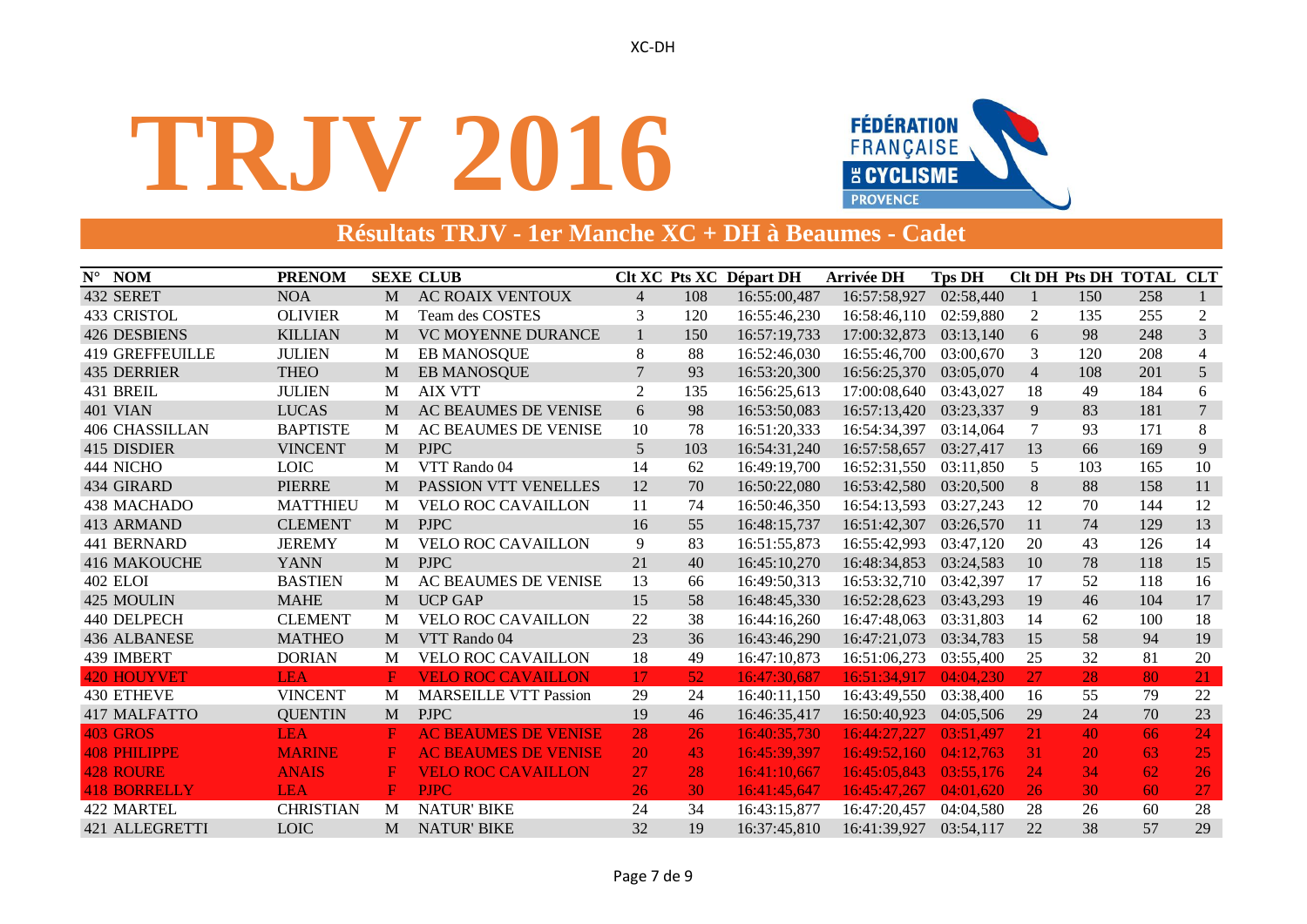| 424 SILVE       | <b>MANON</b>   |   | <b>NATUR' BIKE</b>           | 25        | 32       | 16:42:36.107 | 16:46:44.437   | 04:08.330 | 30        | 22       | 54       | 30 |
|-----------------|----------------|---|------------------------------|-----------|----------|--------------|----------------|-----------|-----------|----------|----------|----|
| 412 ALAZARD     | <b>REMI</b>    | M | Critérium Vaucluse PERNES    | 34        | 17       | 16:36:37,533 | 16:40:32.203   | 03:54.670 | 23        | 36       | 53       | 31 |
| 414 CATELAN     | <b>MAXIME</b>  | M | <b>PJPC</b>                  | 30        | 22       | 16:39:17,127 | 16:43:39.680   | 04:22,553 | 32        | 19       | 41       | 32 |
| 429 QUANONNE    | <b>THEO</b>    | М | <b>MARSEILLE VTT Passion</b> | 31        | 20       | 16:38:16,967 | 16:42:58,390   | 04:41,423 | 34        | 17       | 37       | 33 |
| 404 CONSTANTIN  | <b>PAULINE</b> |   | <b>AC BEAUMES DE VENISE</b>  | 33        | 18.      | 16:36:56.613 | 16:41:51.907   | 04:55.294 | 35        | 16       | 34       | 34 |
| 411 BERTRAND    | LEA            |   | <b>ALPANA</b>                | 36        | 15       | 16:35:03.933 | 16:39:40.260   | 04:36.327 | 33        | 18       | 33       | 35 |
| 437 LE ROLLAND  | <b>LOUIS</b>   | М | Team des COSTES              | 35        | 16       | 16:35:43.983 | 16:40:57.173   | 05:13.190 | 36        | 15       | 31       | 36 |
| <b>407 ROCA</b> | <b>ESTELLE</b> |   | <b>AC BEAUMES DE VENISE</b>  | <b>NP</b> | $\Omega$ | <b>NP</b>    | N <sub>P</sub> | <b>NP</b> | <b>NP</b> | $\Omega$ | 0        | 37 |
| 423 PAQUET      | <b>NICOLAS</b> | M | <b>NATUR' BIKE</b>           | <b>NP</b> | $\Omega$ | <b>NP</b>    | <b>NP</b>      | <b>NP</b> | <b>NP</b> |          | 0        | 37 |
| 427 CORMIER     | <b>THIBAUD</b> | M | <b>AIX VTT</b>               | <b>NP</b> | $\Omega$ | <b>NP</b>    | <b>NP</b>      | NP        | <b>NP</b> | $\Omega$ | $\Omega$ | 37 |
| 442 CHABAUD     | PIERRE         | М | <b>VELO ROC CAVAILLON</b>    | <b>NP</b> | $\Omega$ | <b>NP</b>    | <b>NP</b>      | <b>NP</b> | <b>NP</b> |          | 0        | 37 |
| 443 DEYAERT     | <b>YANNICK</b> | M | <b>VELO ROC CAVAILLON</b>    | <b>NP</b> | $\Omega$ | <b>NP</b>    | <b>NP</b>      | NP        | <b>NP</b> |          | $\Omega$ | 37 |